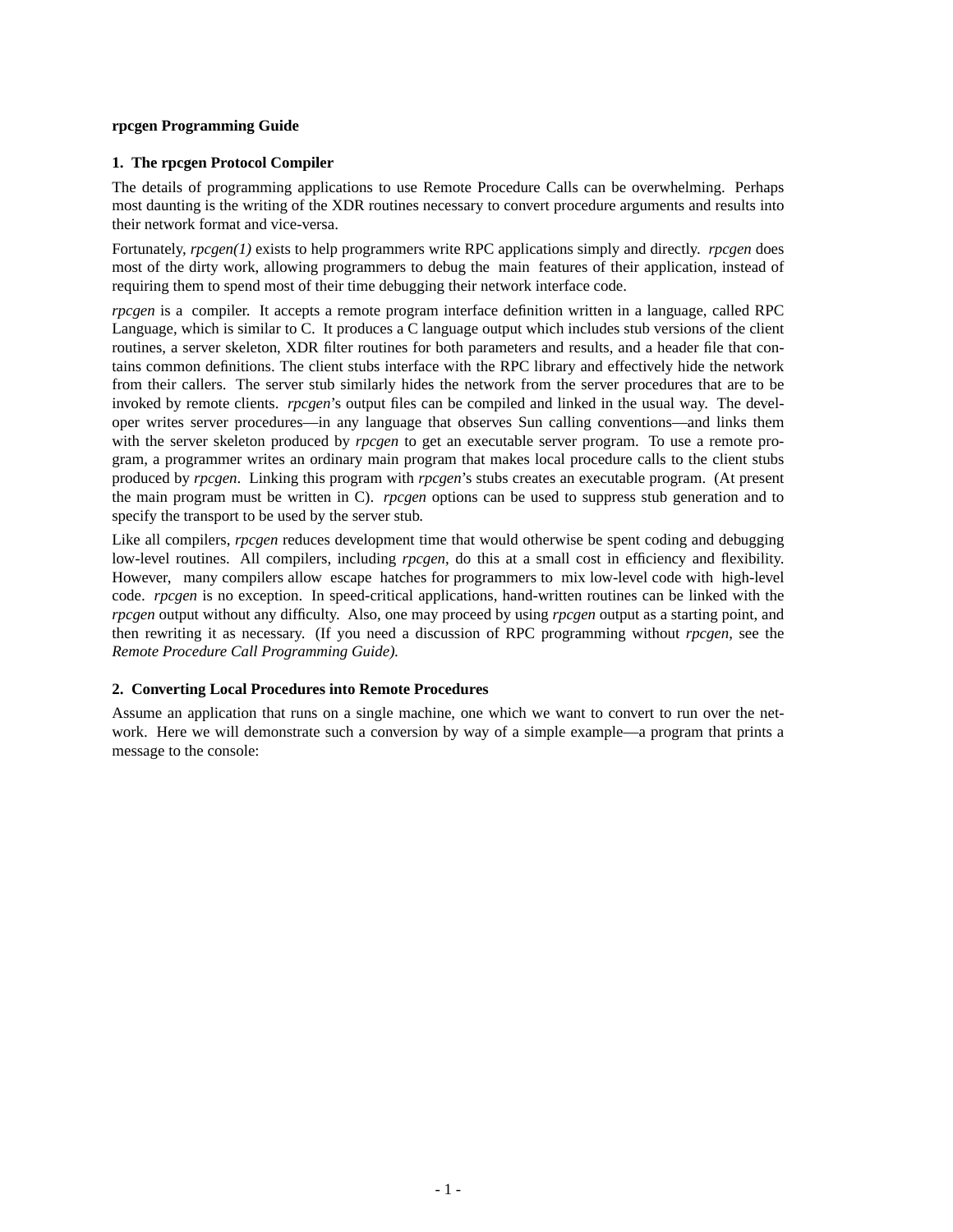```
/*
* printmsg.c: print a message on the console
*/
#include <stdio.h>
main(argc, argv)
    int argc;
    char *argv[];
{
    char *message;
    if (argc < 2) {
         fprintf(stderr, "usage: %s <message>\n", argv[0]);
         exit(1);}
    message = \arg v[1];
    if (!printmessage(message)) {
         fprintf(stderr, "%s: couldn't print your message\n",
              argv[0];
         exit(1);}
    printf("Message Delivered!\n");
    exit(0);}
/*
* Print a message to the console.
* Return a boolean indicating whether the message was actually printed.
*/
printmessage(msg)
    char *msg;
{
    FILE *f;
    f = fopen("/dev/console", "w");
    if (f == NULL) {
         return (0);
    }
    fprintf(f, "\s\n", msg);
    fclose(f);
    return(1);
}
```
And then, of course:

example% **cc printmsg.c -o printmsg** example% **printmsg "Hello, there."** Message delivered! example%

If *printmessage()* was turned into a remote procedure, then it could be called from anywhere in the network. Ideally, one would just like to stick a keyword like *remote* in front of a procedure to turn it into a remote procedure. Unfortunately, we have to live within the constraints of the C language, since it existed long before RPC did. But even without language support, it's not very difficult to make a procedure remote.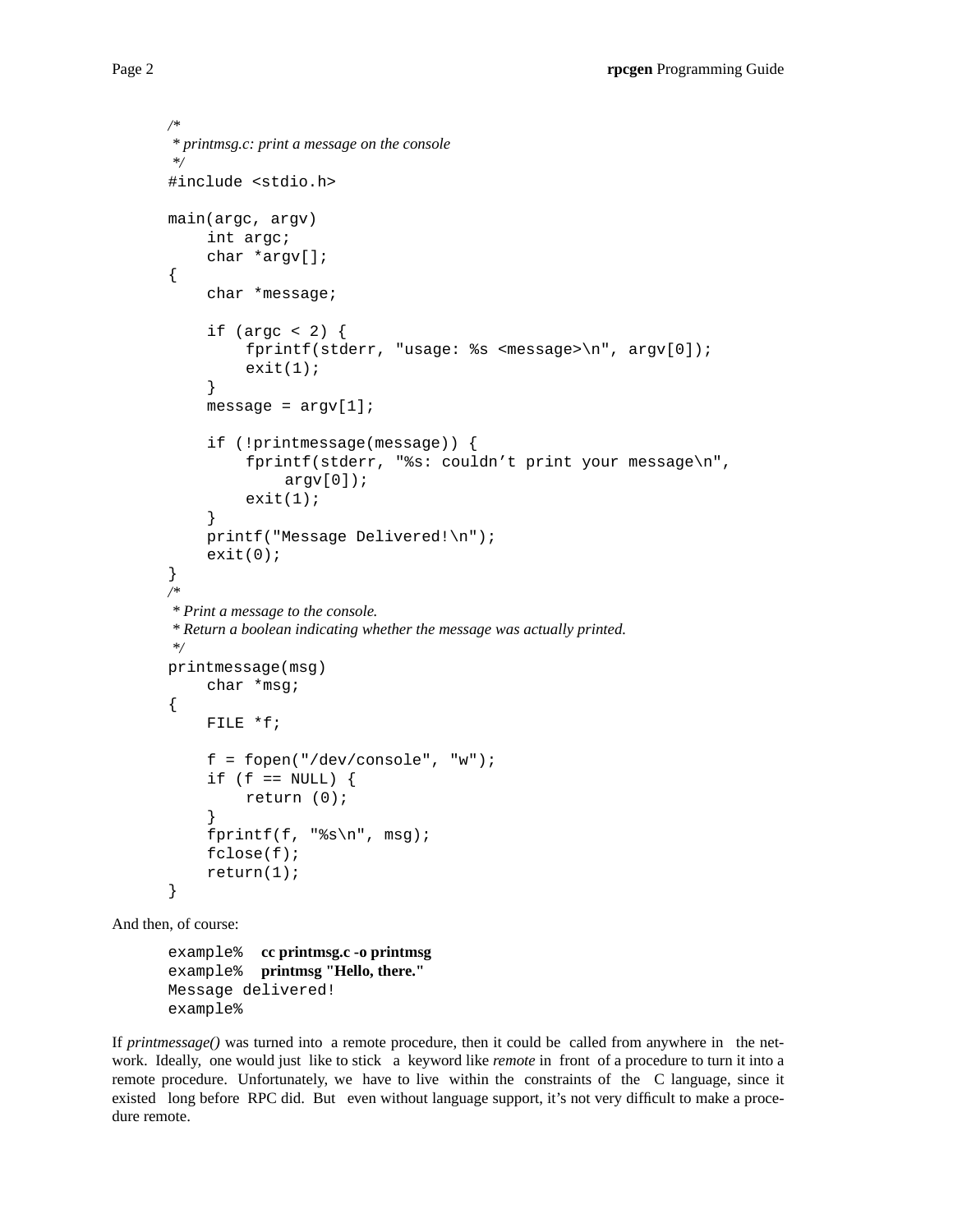In general, it's necessary to figure out what the types are for all procedure inputs and outputs. In this case, we have a procedure *printmessage()* which takes a string as input, and returns an integer as output. Knowing this, we can write a protocol specification in RPC language that describes the remote version of *printmessage*(). Here it is:

```
/*
* msg.x: Remote message printing protocol
*/
program MESSAGEPROG {
    version MESSAGEVERS {
         int PRINTMESSAGE(string) = 1;
     \} = 1;} = 99;
```
Remote procedures are part of remote programs, so we actually declared an entire remote program here which contains the single procedure *PRINTMESSAGE*. This procedure was declared to be in version 1 of the remote program. No null procedure (procedure 0) is necessary because *rpcgen* generates it automatically.

Notice that everything is declared with all capital letters. This is not required, but is a good convention to follow.

Notice also that the argument type is "string" and not "char \*". This is because a "char \*" in C is ambiguous. Programmers usually intend it to mean a null-terminated string of characters, but it could also represent a pointer to a single character or a pointer to an array of characters. In RPC language, a null-terminated string is unambiguously called a "string".

There are just two more things to write. First, there is the remote procedure itself. Here's the definition of a remote procedure to implement the *PRINTMESSAGE* procedure we declared above:

```
/*
* msg_proc.c: implementation of the remote procedure "printmessage"
*/
#include <stdio.h>
#include <rpc/rpc.h> /* always needed */
#include "msg.h" /* need this too: msg.h will be generated by rpcgen */
/*
* Remote verson of "printmessage"
*/
int *
printmessage_1(msg)
    char **msg;
{
     static int result; /* must be static! */
    FILE *f;
    f = fopen("/dev/console", "w");
     if (f == NULL) {
         result = 0;
         return (&result);
     }
    fprintf(f, "%s\n", *msg);
     fclose(f);
    result = 1;return (&result);
}
```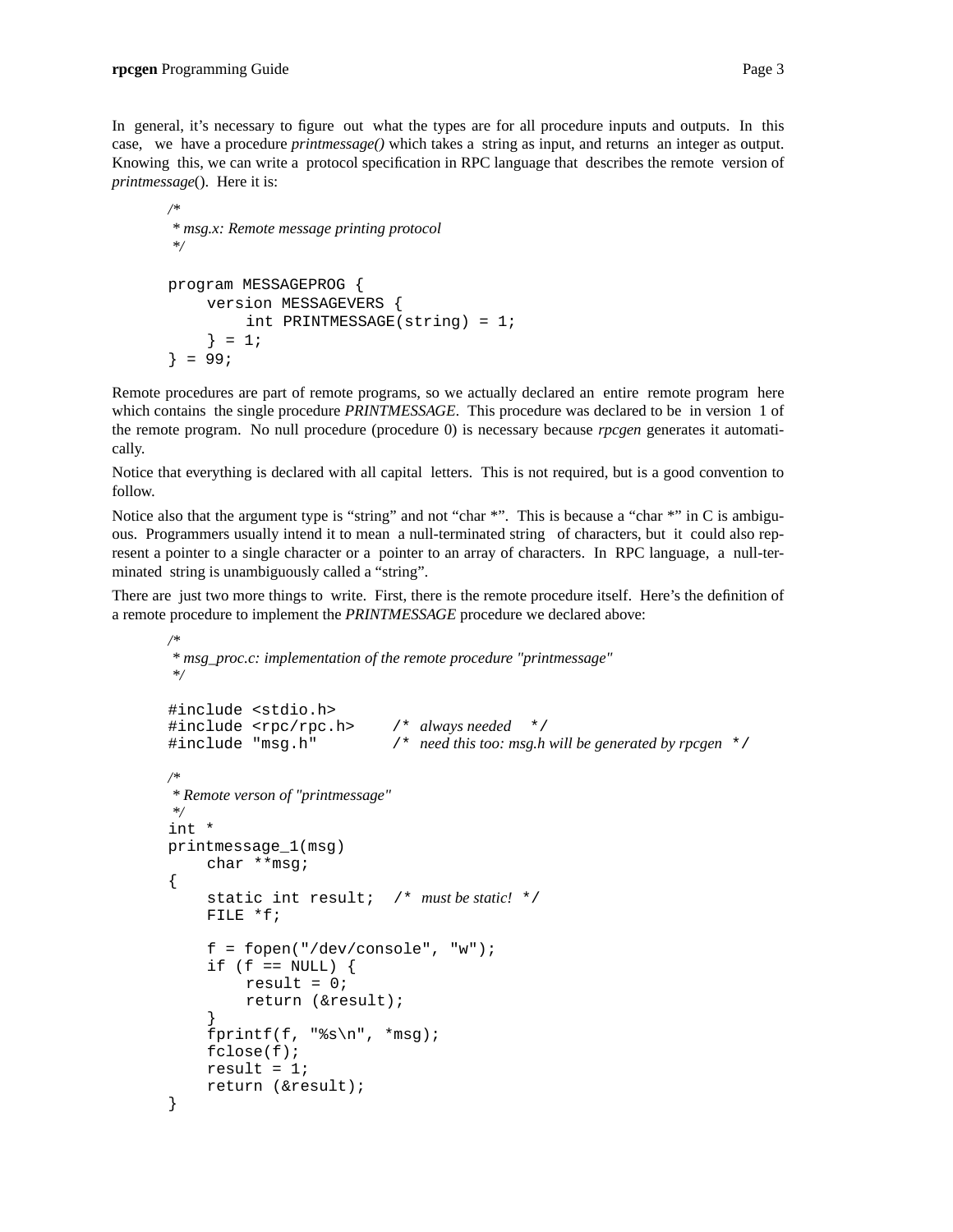Notice here that the declaration of the remote procedure *printmessage\_1()* differs from that of the local procedure *printmessage()* in three ways:

- 1. It takes a pointer to a string instead of a string itself. This is true of all remote procedures: they always take pointers to their arguments rather than the arguments themselves.
- 2. It returns a pointer to an integer instead of an integer itself. This is also generally true of remote procedures: they always return a pointer to their results.
- 3. It has an "\_1" appended to its name. In general, all remote procedures called by *rpcgen* are named by the following rule: the name in the program definition (here *PRINTMESSAGE*) is converted to all lower-case letters, an underbar  $\binom{n}{r}$  is appended to it, and finally the version number (here 1) is appended.

The last thing to do is declare the main client program that will call the remote procedure. Here it is: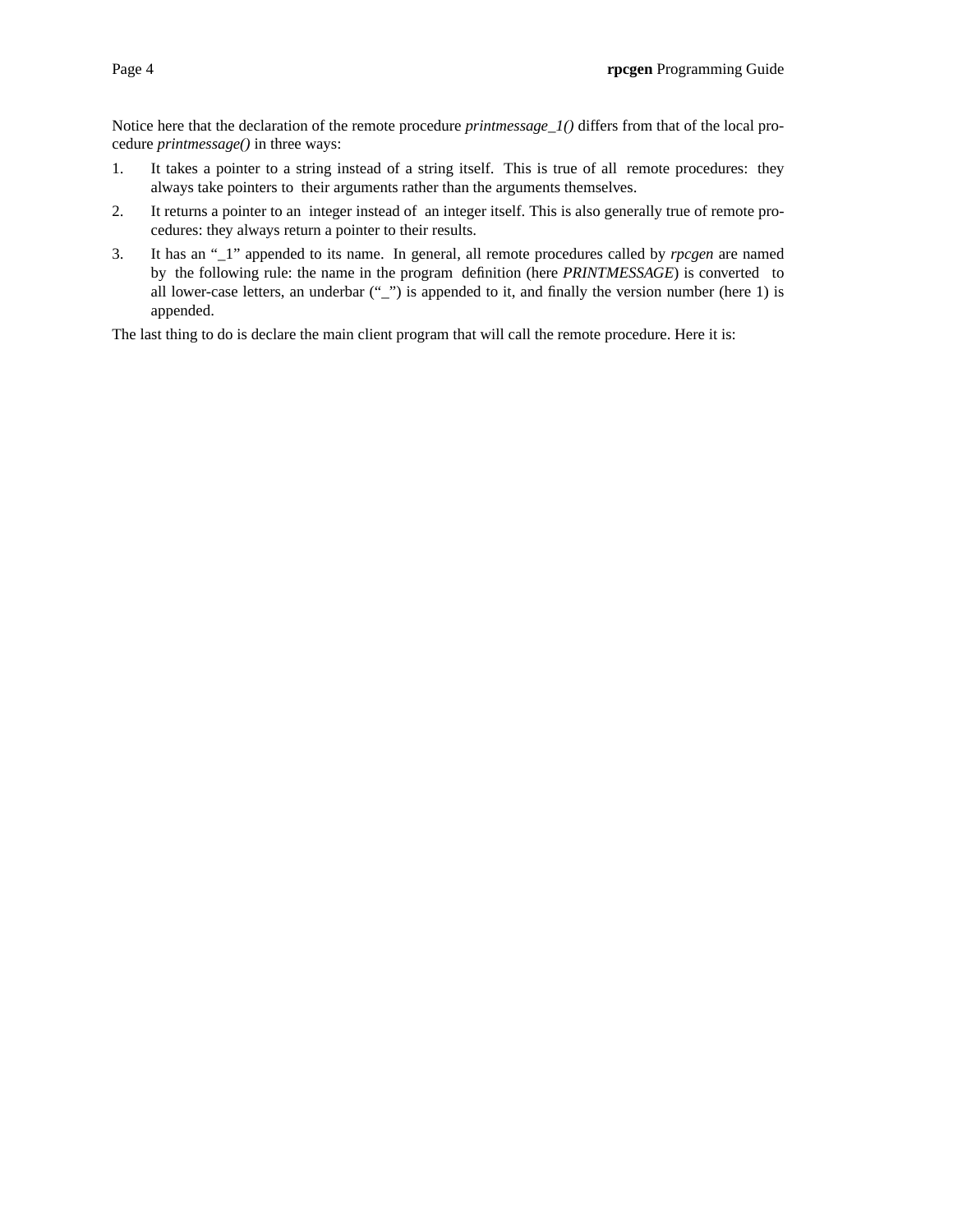*/\**

{

```
* rprintmsg.c: remote version of "printmsg.c"
*/
#include <stdio.h>
#include <rpc/rpc.h> /* always needed */
#include "msg.h" /* need this too: msg.h will be generated by rpcgen */
main(argc, argv)
    int argc;
     char *argv[];
     CLIENT *cl;
     int *result;
     char *server;
     char *message;
     if (argc < 3) \{fprintf(stderr, "usage: %s host message\n", argv[0]);
          exit(1);}
     /*
     * Save values of command line arguments
     */
     server = argv[1];message = argv[2];
     /*
     * Create client "handle" used for calling MESSAGEPROG on the
     * server designated on the command line. We tell the RPC package
     * to use the "tcp" protocol when contacting the server.
     */
     cl = clnt_create(server, MESSAGEPROG, MESSAGEVERS, "tcp");
     if (cl == NULL) {
          /*
          * Couldn't establish connection with server.
          * Print error message and die.
          */
          clnt_pcreateerror(server);
          exit(1);}
     /*
     * Call the remote procedure "printmessage" on the server
     */
     result = printmessage_1(&message, cl);
     if (result == NULL) {
          /*
          * An error occurred while calling the server.
          * Print error message and die.
          */
          clnt_perror(cl, server);
          exit(1);}
```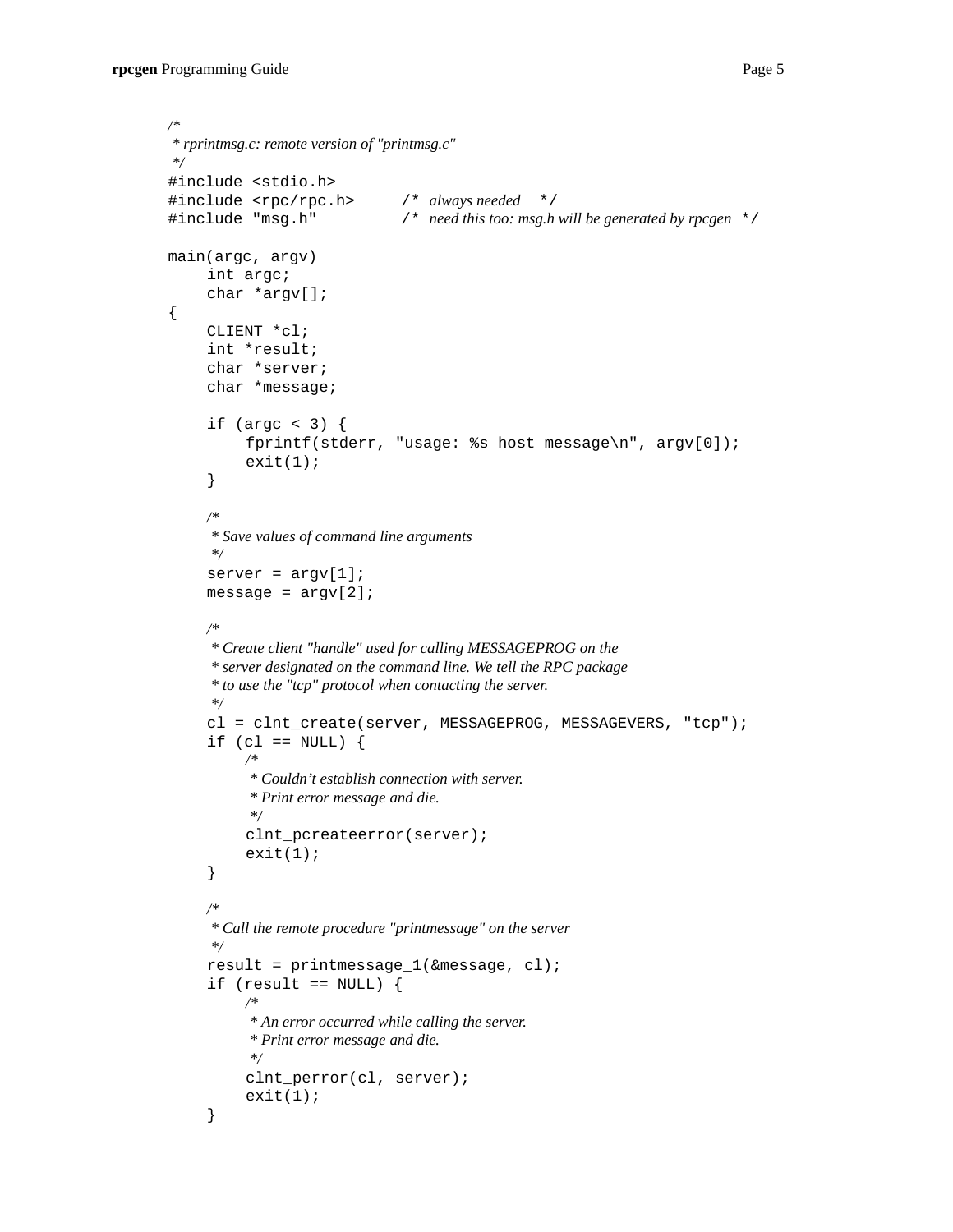```
/*
* Okay, we successfully called the remote procedure.
 */
if (*result == 0) {
     /*
      * Server was unable to print our message.
      * Print error message and die.
     */
     fprintf(stderr, "%s: %s couldn't print your message\n",
          argv[0], server);
     exit(1);}
/*
* The message got printed on the server's console
*/
printf("Message delivered to %s!\n", server);
```
There are two things to note here:

}

- 1. First a client "handle" is created using the RPC library routine *clnt\_create*(). This client handle will be passed to the stub routines which call the remote procedure.
- 2. The remote procedure *printmessage\_1()* is called exactly the same way as it is declared in *msg\_proc.c* except for the inserted client handle as the first argument.

Here's how to put all of the pieces together:

example% **rpcgen msg.x** example% **cc rprintmsg.c msg\_clnt.c -o rprintmsg** example% **cc msg\_proc.c msg\_svc.c -o msg\_server**

Two programs were compiled here: the client program *rprintmsg* and the server program *msg\_server*. Before doing this though, *rpcgen* was used to fill in the missing pieces.

Here is what *rpcgen* did with the input file *msg.x*:

- 1. It created a header file called *msg.h* that contained *#define*'s for *MESSAGEPROG*, *MESSAGEVERS* and *PRINTMESSAGE* for use in the other modules.
- 2. It created client "stub" routines in the *msg\_clnt.c* file. In this case there is only one, the *printmessage\_1()* that was referred to from the *printmsg* client program. The name of the output file for client stub routines is always formed in this way: if the name of the input file is *FOO.x*, the client stubs output file is called *FOO* clnt.c.
- 3. It created the server program which calls *printmessage\_1()* in *msg\_proc.c*. This server program is named *msg\_svc.c*. The rule for naming the server output file is similar to the previous one: for an input file called *FOO.x*, the output server file is named *FOO\_svc.c*.

Now we're ready to have some fun. First, copy the server to a remote machine and run it. For this example, the machine is called "moon". Server processes are run in the background, because they never exit.

### moon% **msg\_server &**

Then on our local machine ("sun") we can print a message on "moon"s console.

# sun% **printmsg moon "Hello, moon."**

The message will get printed to "moon"s console. You can print a message on anybody's console (including your own) with this program if you are able to copy the server to their machine and run it.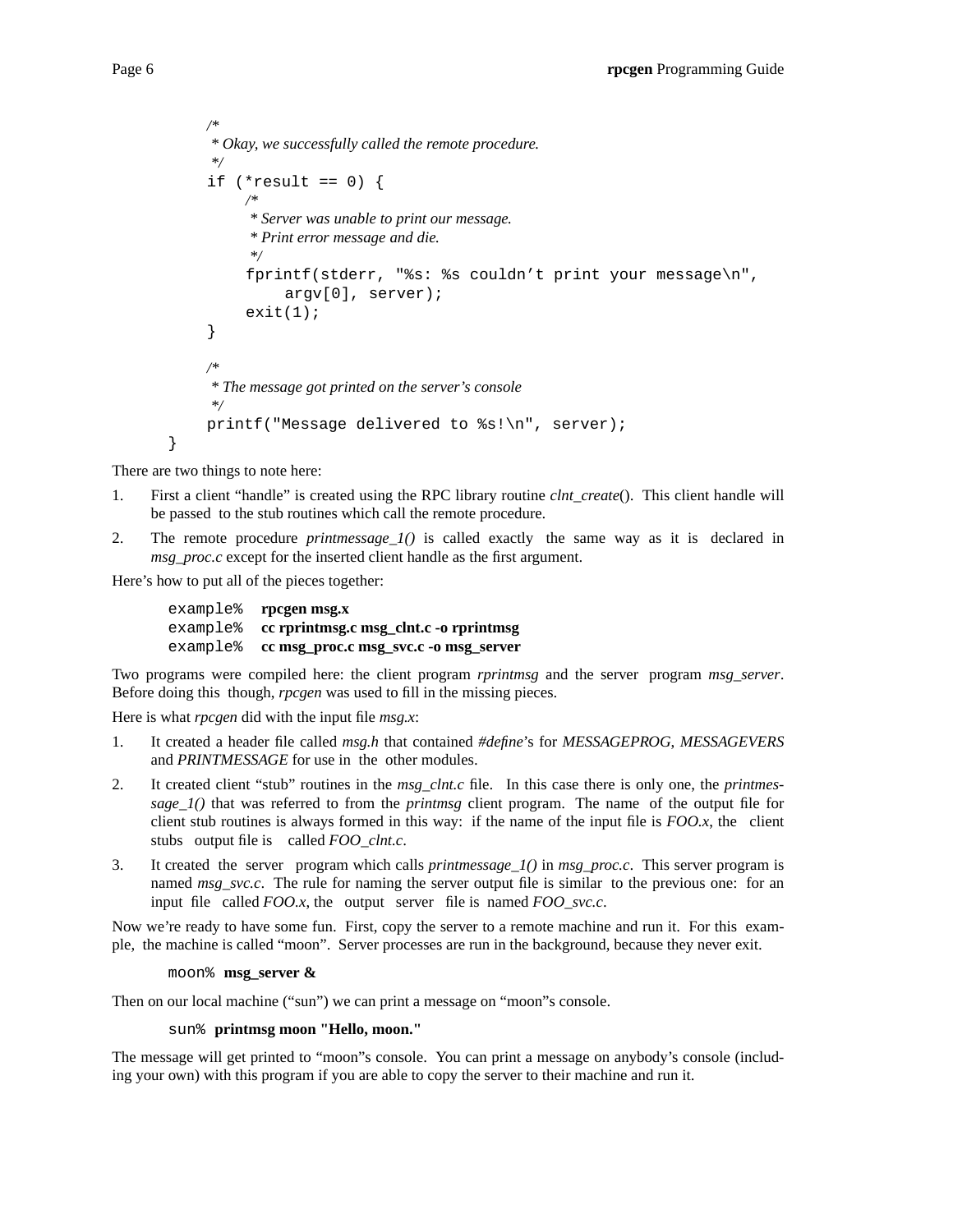The previous example only demonstrated the automatic generation of client and server RPC code. *rpcgen* may also be used to generate XDR routines, that is, the routines necessary to convert local data structures into network format and vice-versa. This example presents a complete RPC service—a remote directory listing service, which uses *rpcgen* not only to generate stub routines, but also to generate the XDR routines. Here is the protocol description file:

```
/*
* dir.x: Remote directory listing protocol
*/
const MAXNAMELEN = 255; /* maximum length of a directory entry */
typedef string nametype<MAXNAMELEN>; /* a directory entry */
typedef struct namenode *namelist; /* a link in the listing */
/*
* A node in the directory listing
*/
struct namenode {
    nametype name; /* name of directory entry */
    namelist next; /* next entry */
};
/*
* The result of a READDIR operation.
*/
union readdir res switch (int errno) {
case 0:
    namelist list; /* no error: return directory listing */
default:
    void; /* error occurred: nothing else to return */
};
/*
* The directory program definition
*/
program DIRPROG {
    version DIRVERS {
         readdir_res
         READDIR(nametype) = 1;} = 1;} = 76;
```
**Note:** *Types (like readdir res in the example above) can be defined using the "struct", "union" and "enum" keywords, but those keywords should not be used in subsequent declarations of variables of those types. For example, if you define a union "foo", you should declare using only "foo" and not "union foo". In fact, rpcgen compiles RPC unions into C structures and it is an error to declare them using the "union" keyword.*

Running *rpcgen* on *dir.x* creates four output files. Three are the same as before: header file, client stub routines and server skeleton. The fourth are the XDR routines necessary for converting the data types we declared into XDR format and vice-versa. These are output in the file *dir\_xdr.c*.

Here is the implementation of the *READDIR* procedure.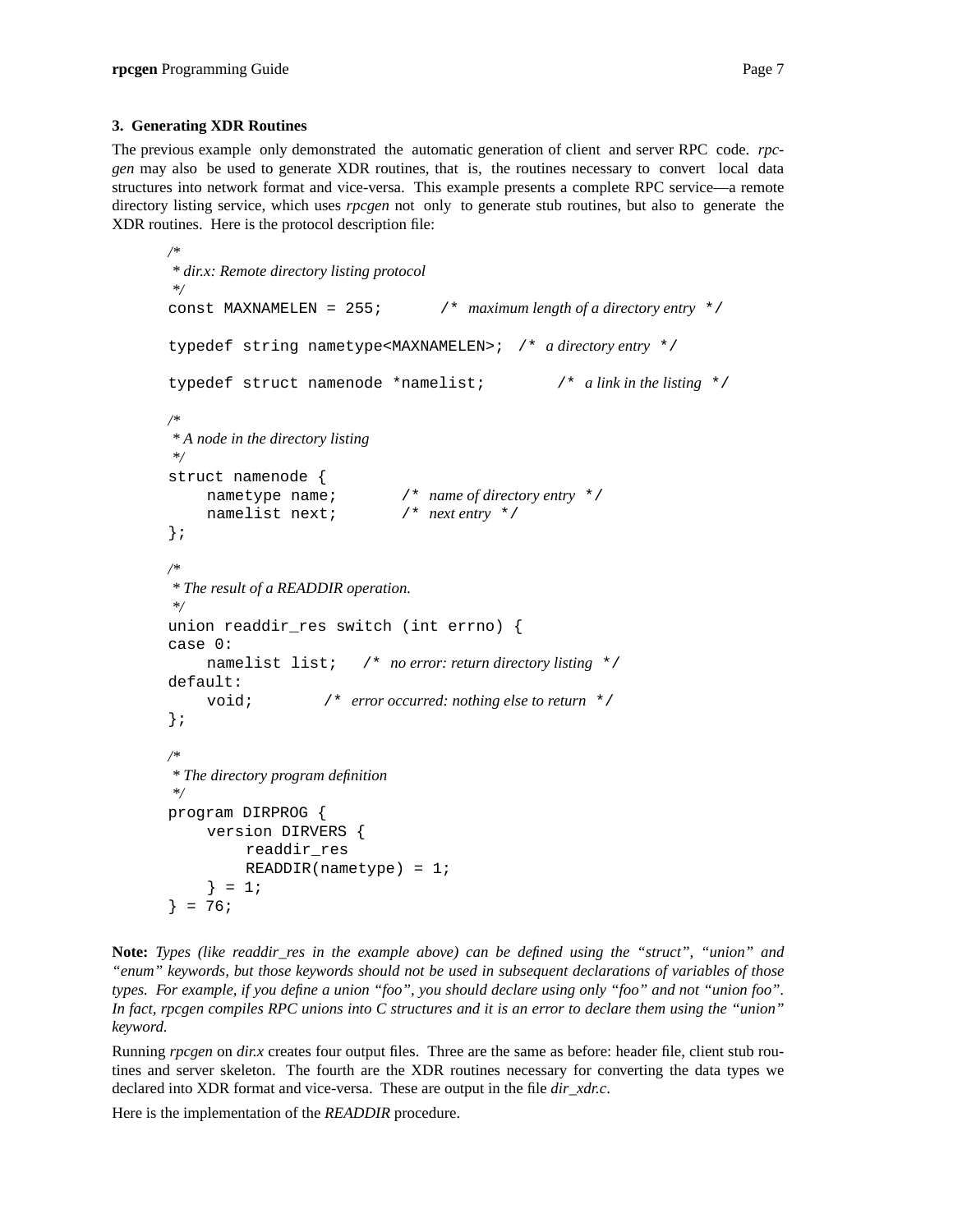```
/*
 * dir_proc.c: remote readdir implementation
*/
#include <rpc/rpc.h>
#include <sys/dir.h>
#include "dir.h"
extern int errno;
extern char *malloc();
extern char *strdup();
readdir_res *
readdir_1(dirname)
    nametype *dirname;
\{DIR *dirp;
    struct direct *d;
    namelist nl;
    namelist *nlp;
     static readdir_res res; /* must be static! */
     /*
     * Open directory
     */
     dirp = opendir(*dirname);
     if (dirp == NULL) {
         res.errno = errno;
         return (&res);
     }
     /*
     * Free pre vious result
     */
     xdr_free(xdr_readdir_res, &res);
     /*
     * Collect directory entries.
     * Memory allocated here will be freed by xdr_free
     * next time readdir_1 is called
     */
    nlp = &res.readdir_res_u.list;
     while (d = readdir(dim)) {
         nl = *nlp = (namenode *) malloc(sizeof(namenode));
         nl->name = strdup(d->d_name);
         nlp = &nl->next;
     }
     *nlp = NULL;/*
     * Return the result
     */
    res.errno = 0;
     closedir(dirp);
     return (&res);
```
}

Finally, there is the client side program to call the server: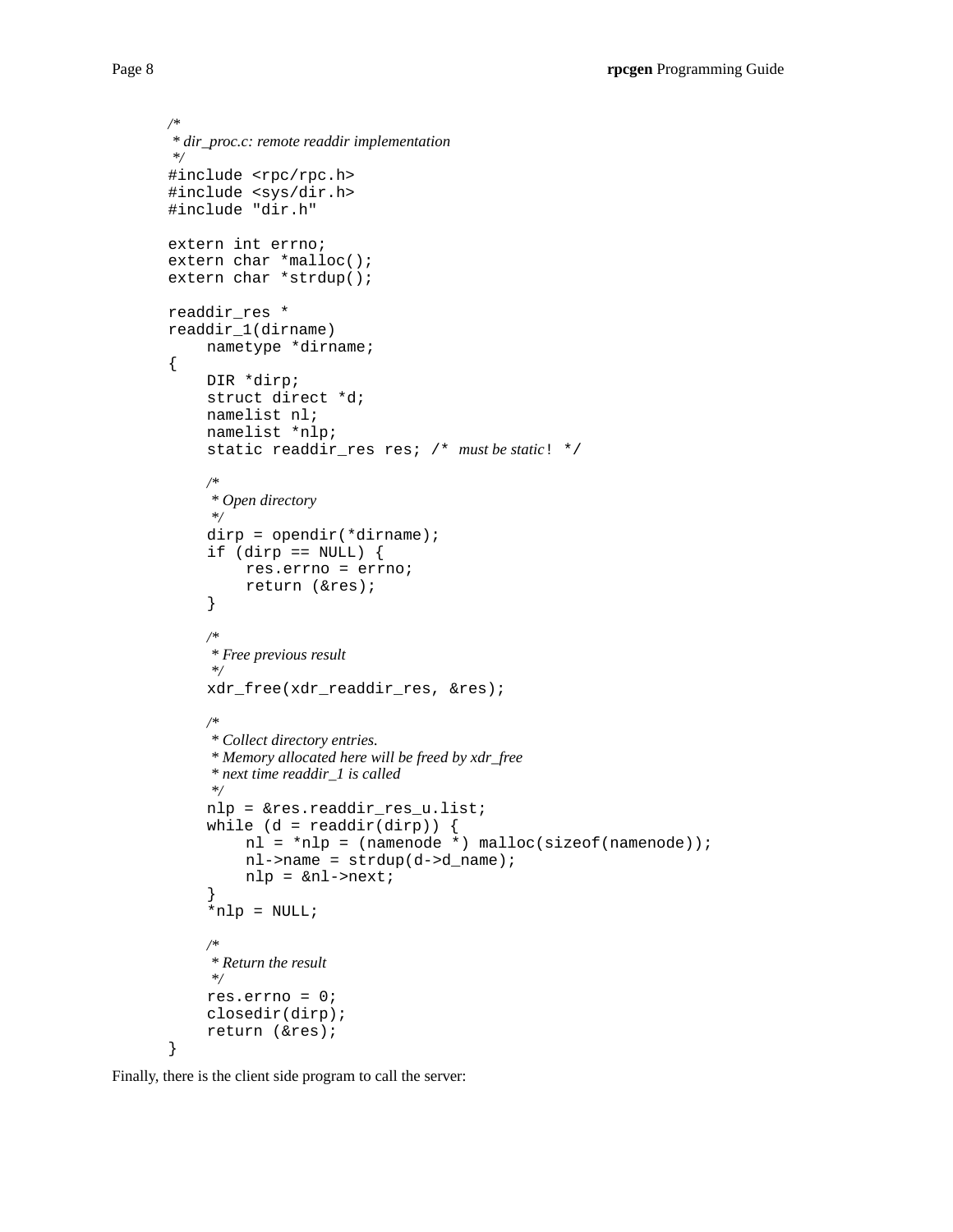*{*

```
/*
* rls.c: Remote directory listing client
*/
#include <stdio.h>
#include <rpc/rpc.h> /* always need this */
#include "dir.h" /* will be generated by rpcgen */
extern int errno;
main(argc, argv)
     int argc;
     char *argv[];
     CLIENT *cl;
     char *server;
     char *dir;
     readdir_res *result;
     namelist nl;
     if (argc != 3) {
          fprintf(stderr, "usage: %s host directory\n",
            argv[0]);
           exit(1);
     }
     /*
      * Remember what our command line arguments refer to
      */
     server = argv[1];dir = argv[2];/*
      * Create client "handle" used for calling MESSAGEPROG on the
      * server designated on the command line. We tell the RPC package
      * to use the "tcp" protocol when contacting the server.
      */
     cl = clnt_create(server, DIRPROG, DIRVERS, "tcp");
     if (cl == NULL) {
           /*
           * Couldn't establish connection with server.
           * Print error message and die.
           */
           clnt_pcreateerror(server);
           exit(1);}
     /*
      * Call the remote procedure readdir on the server
      */
     result = readdir_1(\&dir, cl);if (result == NULL) {
           /*
           * An error occurred while calling the server.
```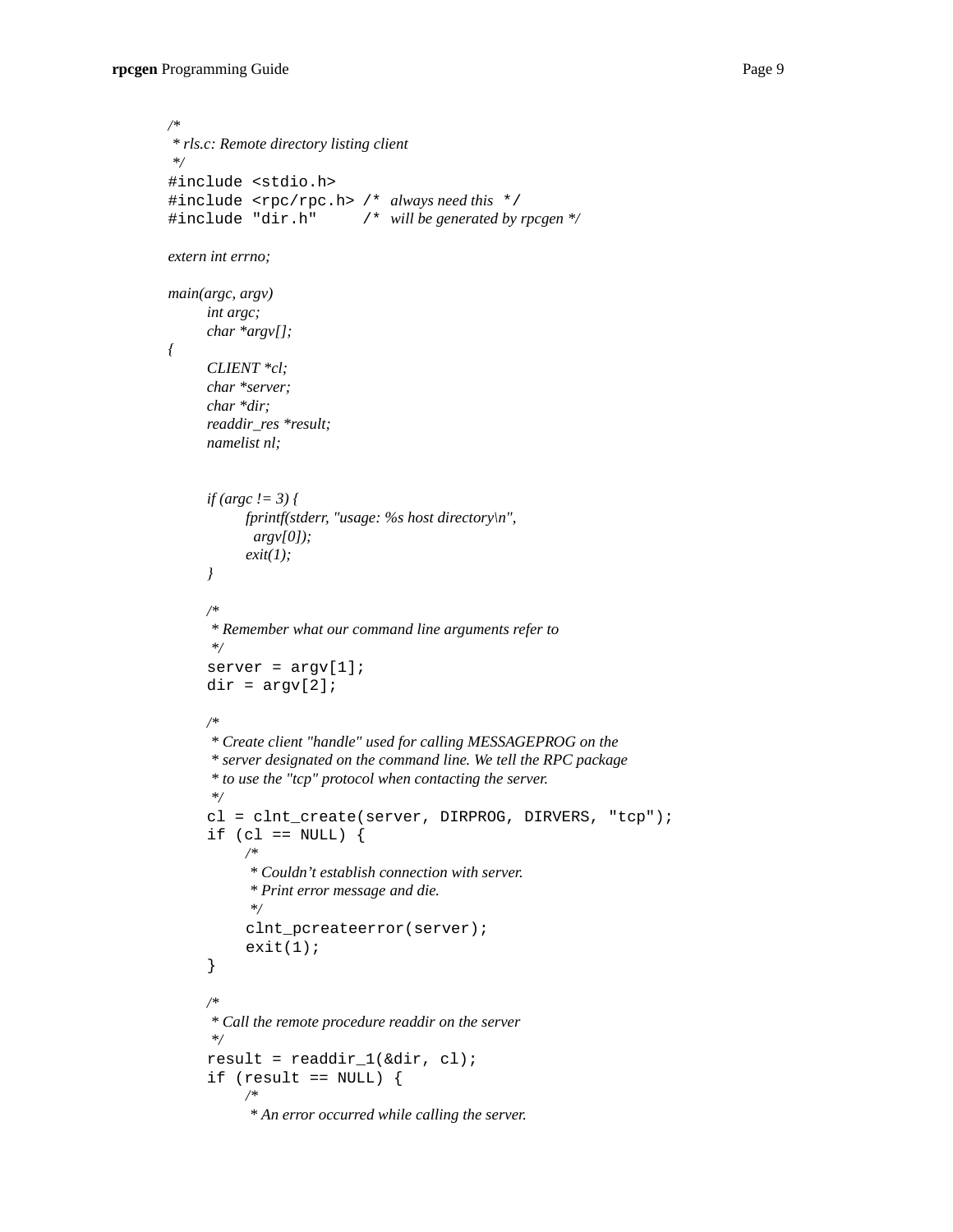```
* Print error message and die.
          */
          clnt_perror(cl, server);
          exit(1);}
     /*
     * Okay, we successfully called the remote procedure.
     */
     if (result->errno != 0) {
          /*
          * A remote system error occurred.
          * Print error message and die.
          */
          errno = result->errno;
          perror(dir);
          exit(1);}
     /*
     * Successfully got a directory listing.
     * Print it out.
     */
     for (nl = result->readdir_res_u.list; nl != NULL;
       nl = nl->next) {
          printf("%s\n", nl->name);
     }
     exit(0);
}
```
Compile everything, and run.

sun% **rpcgen dir.x** sun% **cc rls.c dir\_clnt.c dir\_xdr.c -o rls** sun% **cc dir\_svc.c dir\_proc.c dir\_xdr.c -o dir\_svc** sun% **dir\_svc &** moon% **rls sun /usr/pub** . .. ascii eqnchar greek kbd marg8 tabclr tabs tabs4 moon%

A final note about *rpcgen*: The client program and the server procedure can be tested together as a single program by simply linking them with each other rather than with the client and server stubs. The procedure calls will be executed as ordinary local procedure calls and the program can be debugged with a local debugger such as *dbx*. When the program is working, the client program can be linked to the client stub produced by *rpcgen* and the server procedures can be linked to the server stub produced by *rpcgen*.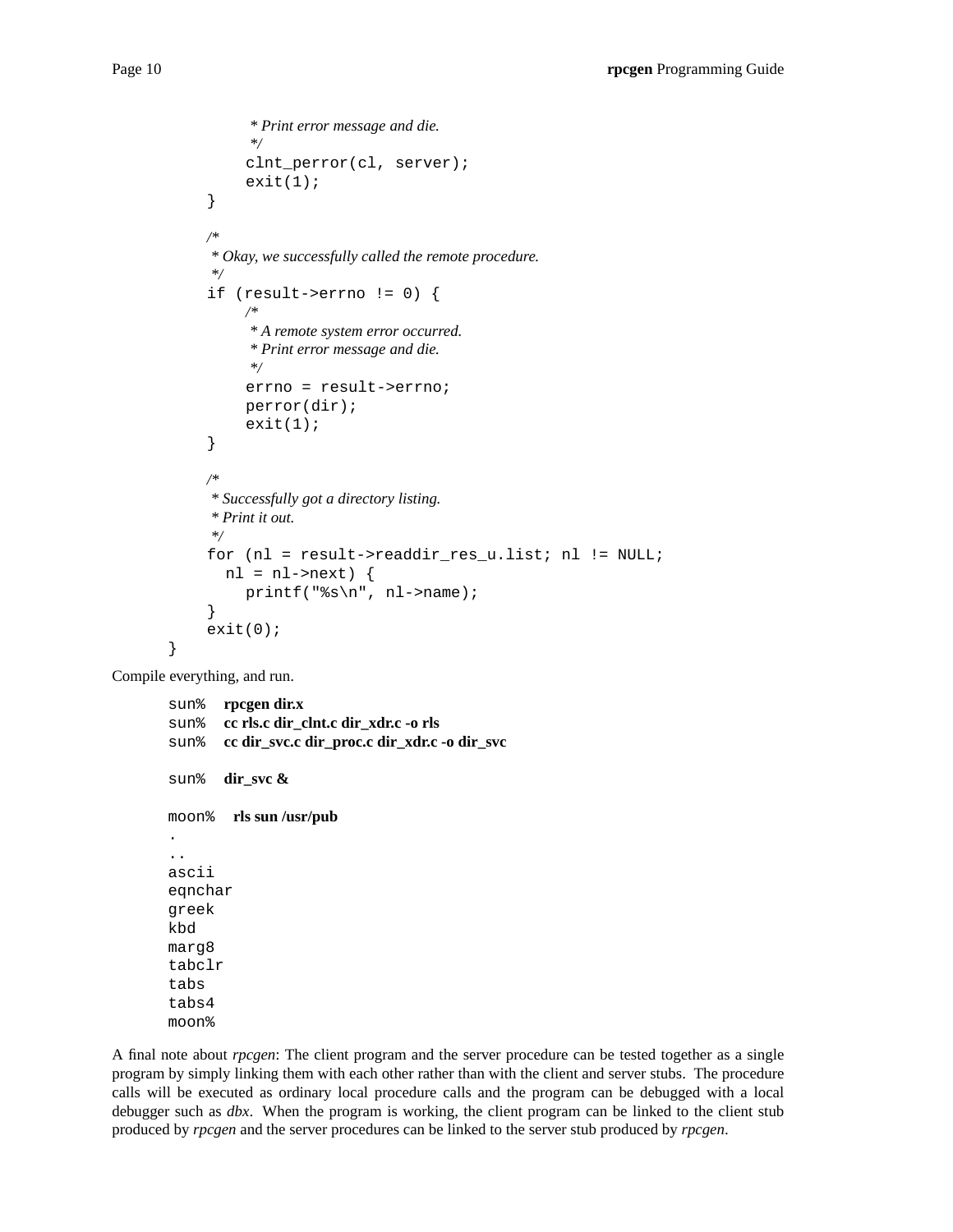*NOTE***:** *If you do this, you may want to comment out calls to RPC library routines, and have client-side routines call server routines directly.*

### **4. The C-Preprocessor**

The C-preprocessor is run on all input files before they are compiled, so all the preprocessor directives are legal within a ".x" file. Four symbols may be defined, depending upon which output file is getting generated. The symbols are:

| Symbol         | Usage                      |
|----------------|----------------------------|
| <b>RPC HDR</b> | for header-file output     |
| <b>RPC XDR</b> | for XDR routine output     |
| RPC SVC        | for server-skeleton output |
| RPC CLNT       | for client stub output     |

Also, *rpcgen* does a little preprocessing of its own. Any line that begins with a percent sign is passed directly into the output file, without any interpretation of the line. Here is a simple example that demonstrates the preprocessing features.

```
/*
* time.x: Remote time protocol
*/
program TIMEPROG {
        version TIMEVERS {
                unsigned int TIMEGET(void) = 1;
        } = 1;\} = 44;
#ifdef RPC_SVC
%int *
%timeget_1()
%{
% static int thetime;
\,% thetime = time(0);
% return (&thetime);
%}
#endif
```
The '%' feature is not generally recommended, as there is no guarantee that the compiler will stick the output where you intended.

### **5. rpcgen Programming Notes**

### **5.1. Timeout Changes**

RPC sets a default timeout of 25 seconds for RPC calls when *clnt\_create()* is used. This timeout may be changed using *clnt\_control()* Here is a small code fragment to demonstrate use of *clnt\_control*():

```
struct timeval tv;
CLIENT *cl;
cl = clnt_create("somehost", SOMEPROG, SOMEVERS, "tcp");
if (cl = NULL) {
     exit(1);}
tv.tv_sec = 60; /* change timeout to 1 minute */
```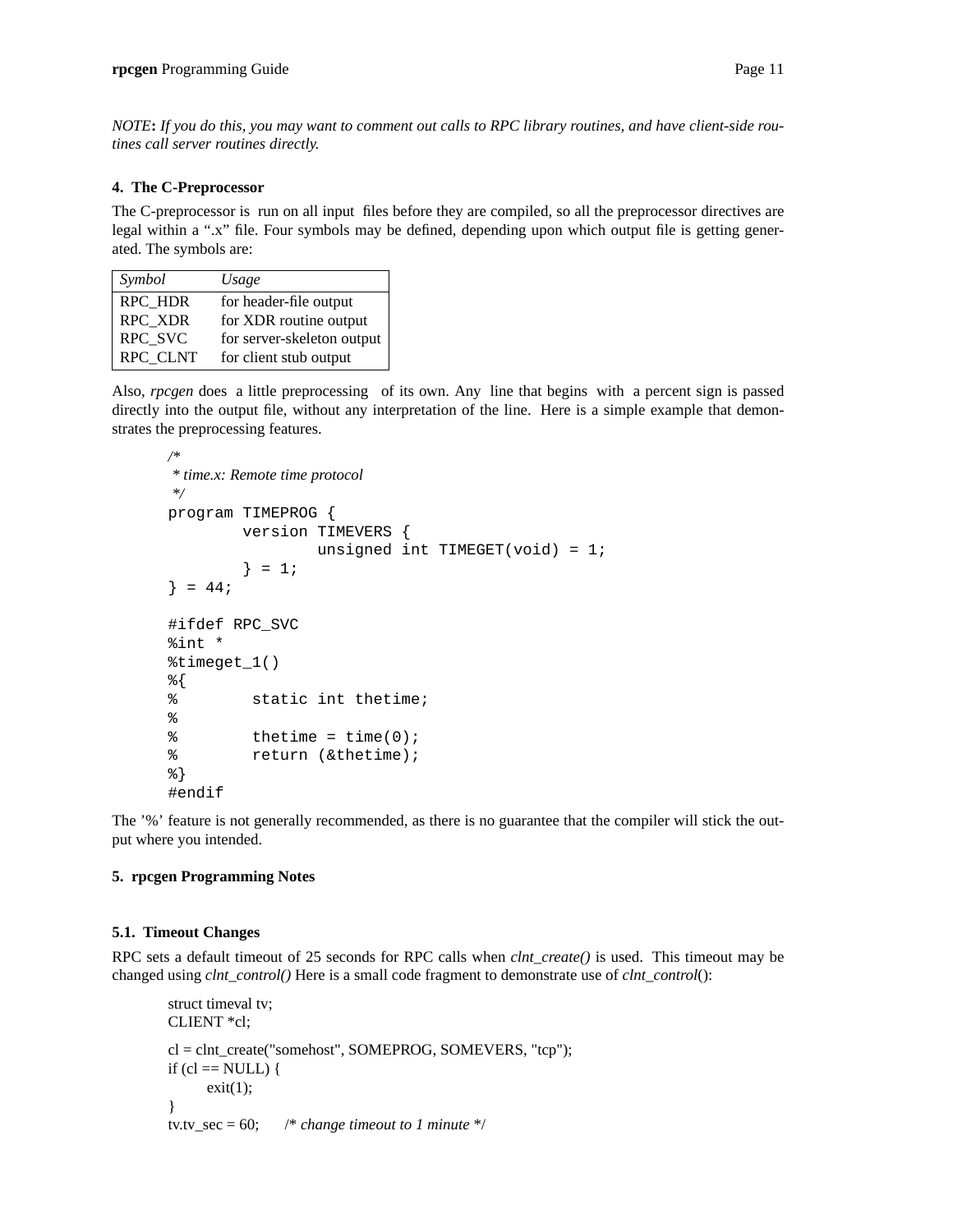```
tv.tv usec = 0;
clnt_control(cl, CLSET_TIMEOUT, &tv);
```
### **5.2. Handling Broadcast on the Server Side**

When a procedure is known to be called via broadcast RPC, it is usually wise for the server to not reply unless it can provide some useful information to the client. This prevents the network from getting flooded by useless replies.

To prevent the server from replying, a remote procedure can return NULL as its result, and the server code generated by *rpcgen* will detect this and not send out a reply.

Here is an example of a procedure that replies only if it thinks it is an NFS server:

```
void *
reply_if_nfsserver()
{
      char notnull; /* just here so we can use its address */
      if (access("/etc/exports", F OK) < 0) {
            return (NULL); /* prevent RPC from replying */
      }
      /*
       * return non-null pointer so RPC will send out a reply
       */
      return ((void *)&notnull);
}
```
Note that if procedure returns type "void \*", they must return a non-NULL pointer if they want RPC to reply for them.

### **5.3. Other Information Passed to Server Procedures**

Server procedures will often want to know more about an RPC call than just its arguments. For example, getting authentication information is important to procedures that want to implement some level of security. This extra information is actually supplied to the server procedure as a second argument. Here is an example to demonstrate its use. What we've done here is rewrite the previous *printmessage\_1()* procedure to only allow root users to print a message to the console.

```
int *
printmessage_1(msg, rq)
      char **msg;
      struct svc_req *rq;
{
      static in result; /* Must be static */
      FILE *f;
      struct suthunix_parms *aup;
      aup = (struct \, authorix_params^*)rq >rq_clntcred;if (aup->aup_uid != 0) {
            result = 0;
            return (&result);
      }
      /*
       * Same code as before.
       */
}
```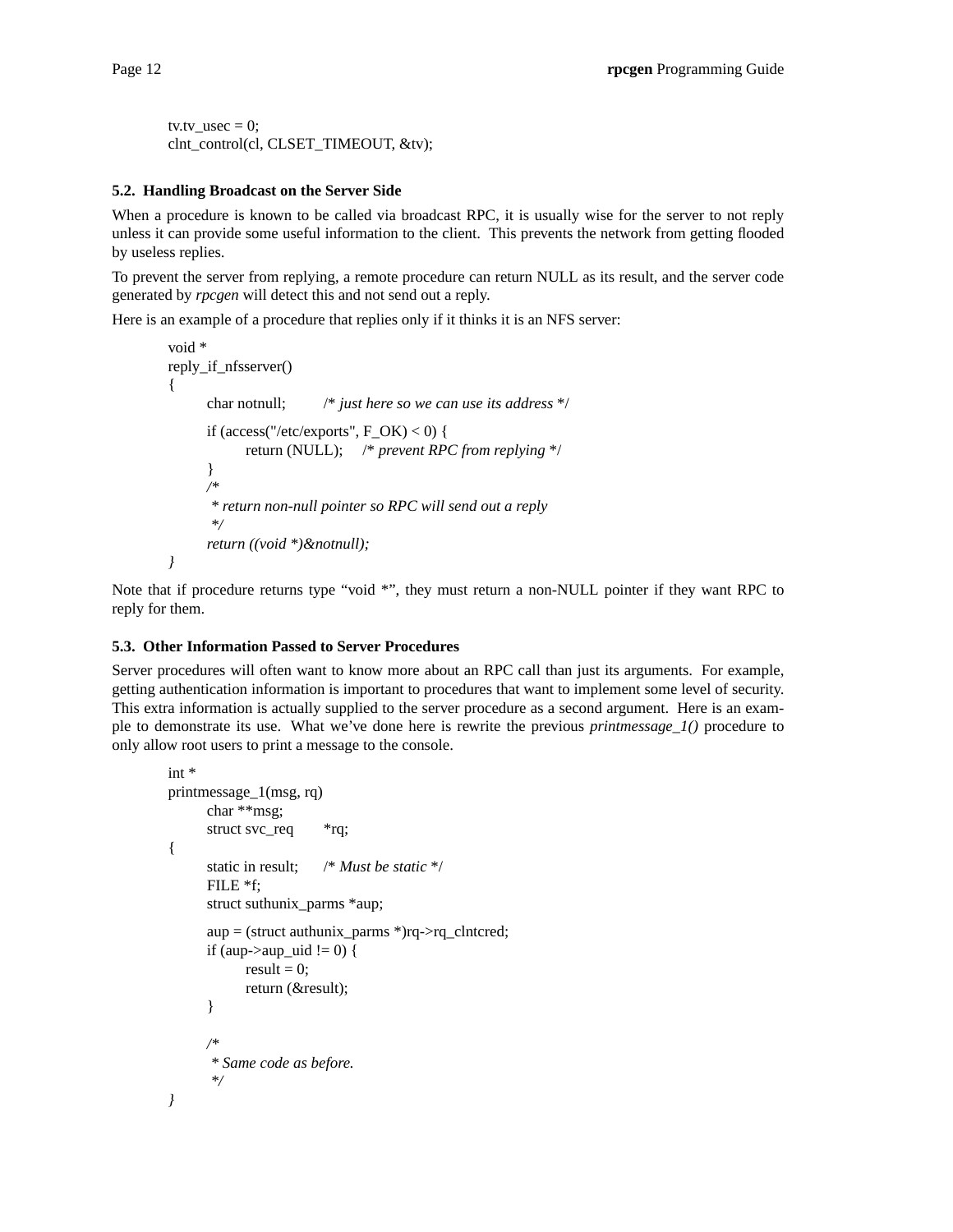## **6. RPC Language**

RPC language is an extension of XDR language. The sole extension is the addition of the *program* type. For a complete description of the XDR language syntax, see the *External Data Representation Standard: Protocol Specification* chapter. For a description of the RPC extensions to the XDR language, see the *Remote Procedure Calls: Protocol Specification* chapter.

However, XDR language is so close to C that if you know C, you know most of it already. We describe here the syntax of the RPC language, showing a few examples along the way. We also show how the various RPC and XDR type definitions get compiled into C type definitions in the output header file.

# **6.1. Definitions**

An RPC language file consists of a series of definitions.

```
definition-list:
   definition ";"
   definition ";" definition-list
```
It recognizes five types of definitions.

```
definition:
    enum-definition
    struct-definition
   union-definition
    typedef-definition
   const-definition
   program-definition
```
# **6.2. Structures**

An XDR struct is declared almost exactly like its C counterpart. It looks like the following:

```
struct-definition:
    "struct" struct-ident "{"
        declaration-list
    "}"
declaration-list:
    declaration ";"
    declaration ";" declaration-list
```
As an example, here is an XDR structure to a two-dimensional coordinate, and the C structure that it gets compiled into in the output header file.

| struct coord $\langle$ |      | struct coord {              |
|------------------------|------|-----------------------------|
| int x;                 | $--$ | int x;                      |
| int y;                 |      | int y;                      |
|                        |      |                             |
|                        |      | typedef struct coord coord; |

The output is identical to the input, except for the added *typedef* at the end of the output. This allows one to use "coord" instead of "struct coord" when declaring items.

### **6.3. Unions**

XDR unions are discriminated unions, and look quite different from C unions. They are more analogous to Pascal variant records than they are to C unions.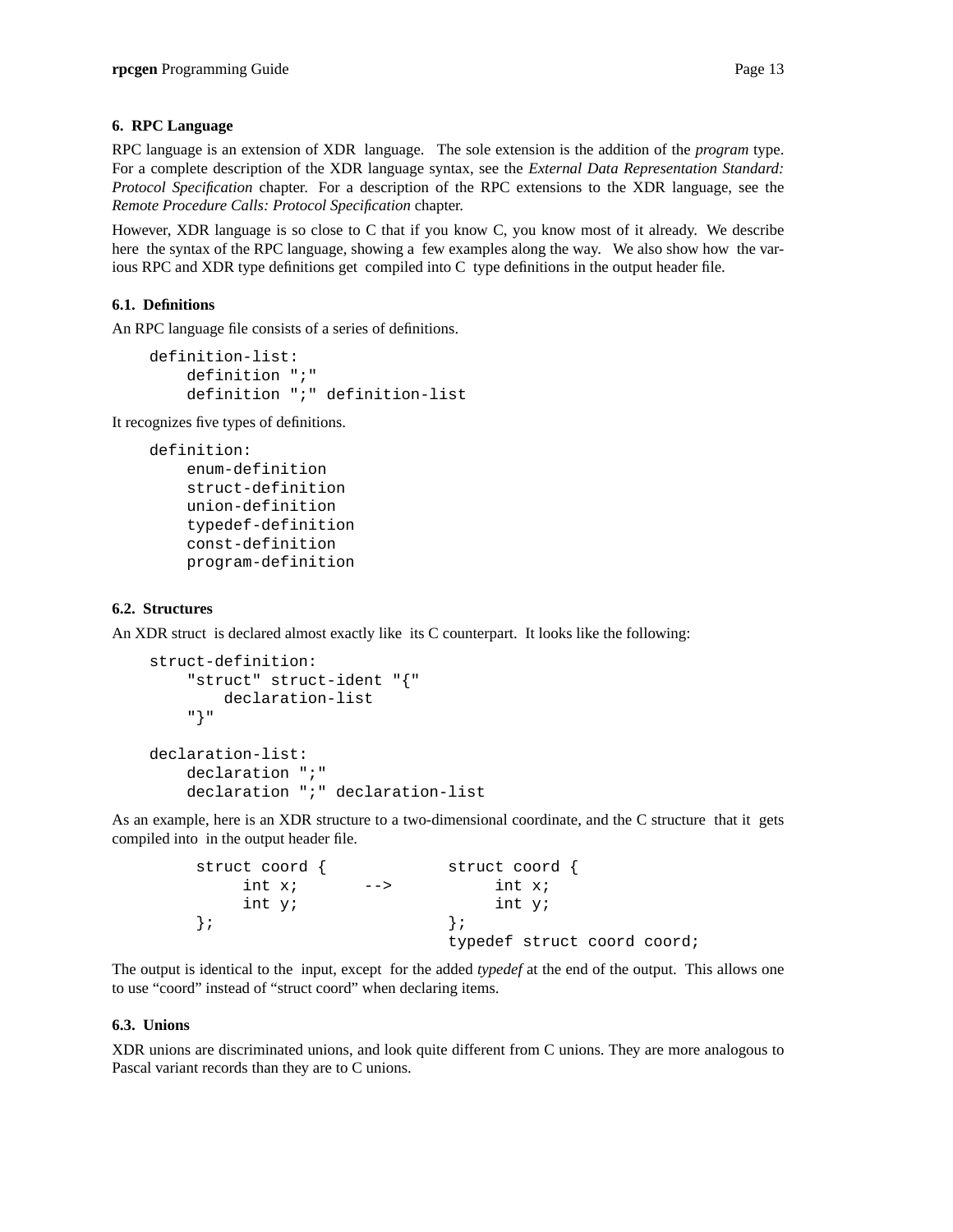```
union-definition:
    "union" union-ident "switch" "(" declaration ")" "{"
        case-list
    "}"
case-list:
    "case" value ":" declaration ";"
    "default" ":" declaration ";"
    "case" value ":" declaration ";" case-list
```
Here is an example of a type that might be returned as the result of a "read data" operation. If there is no error, return a block of data. Otherwise, don't return anything.

```
union read_result switch (int errno) {
case 0:
    opaque data[1024];
default:
   void;
};
```
It gets compiled into the following:

```
struct read_result {
    int errno;
   union {
        char data[1024];
    } read_result_u;
};
typedef struct read_result read_result;
```
Notice that the union component of the output struct has the name as the type name, except for the trailing " $\mathbf{u}$ ".

### **6.4. Enumerations**

XDR enumerations have the same syntax as C enumerations.

```
enum-definition:
    "enum" enum-ident "{"
        enum-value-list
    "}"
enum-value-list:
   enum-value
   enum-value "," enum-value-list
enum-value:
   enum-value-ident
    enum-value-ident "=" value
```
Here is a short example of an XDR enum, and the C enum that it gets compiled into.

```
enum colortype { enum colortype {
   RED = 0, RED = 0,
   GREEN = 1, \longrightarrow GREEN = 1,B \text{LUE} = 2 BLUE = 2,
}; \};
                  typedef enum colortype colortype;
```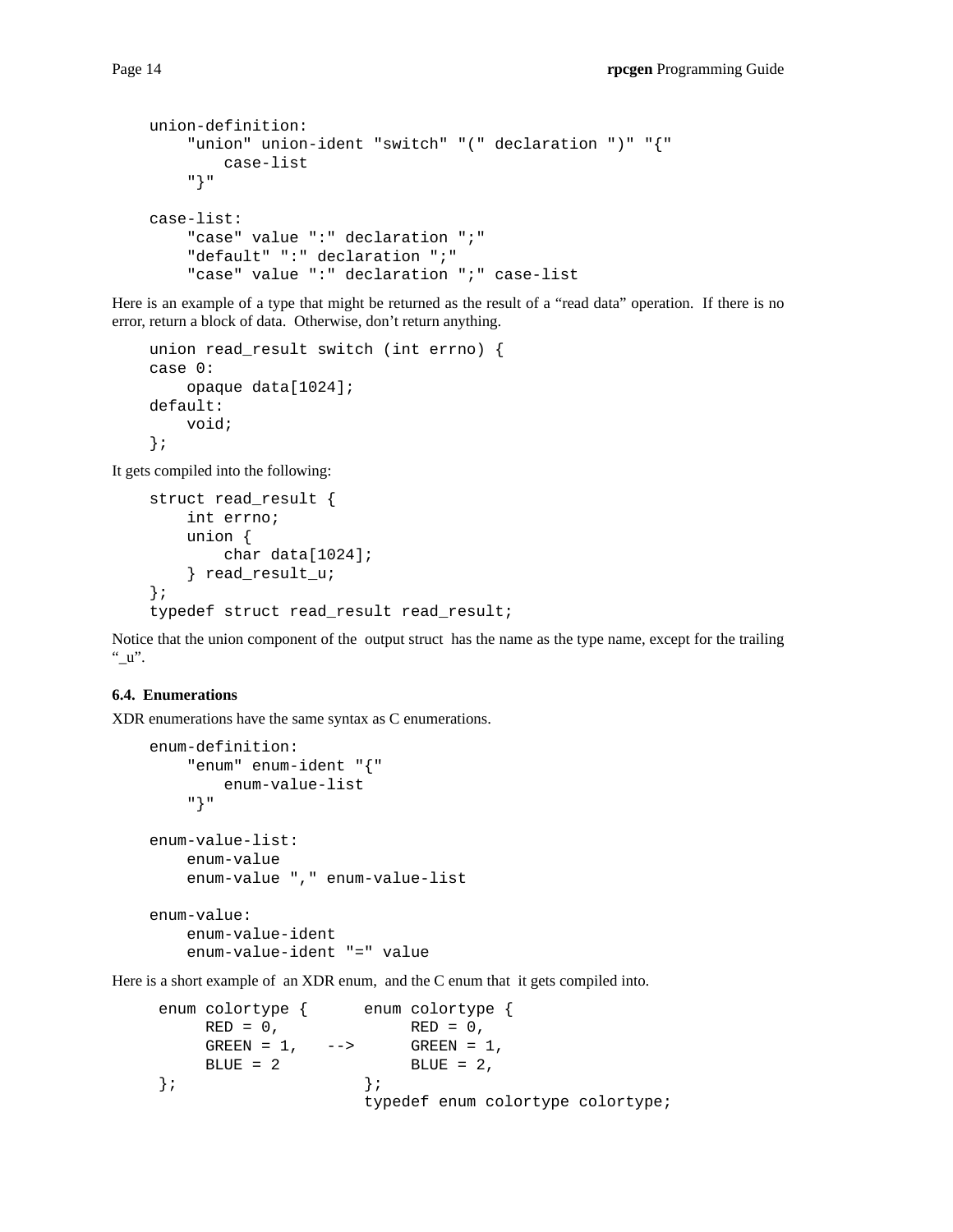### **6.5. Typedef**

XDR typedefs have the same syntax as C typedefs.

```
typedef-definition:
    "typedef" declaration
```
Here is an example that defines a *fname\_type* used for declaring file name strings that have a maximum length of 255 characters.

```
typedef string fname_type<255>; --> typedef char *fname_type;
```
# **6.6. Constants**

XDR constants symbolic constants that may be used wherever a integer constant is used, for example, in array size specifications.

```
const-definition:
    "const" const-ident "=" integer
```
For example, the following defines a constant *DOZEN* equal to 12.

```
const DOZEN = 12; --> #define DOZEN 12
```
### **6.7. Programs**

RPC programs are declared using the following syntax:

```
program-definition:
    "program" program-ident "{"
        version-list
    "}" "=" value
version-list:
   version ";"
    version ";" version-list
version:
    "version" version-ident "{"
      procedure-list
    "\}" "=" value
procedure-list:
    procedure ";"
    procedure ";" procedure-list
procedure:
    type-ident procedure-ident "(" type-ident ")" "=" value
```
For example, here is the time protocol, revisited: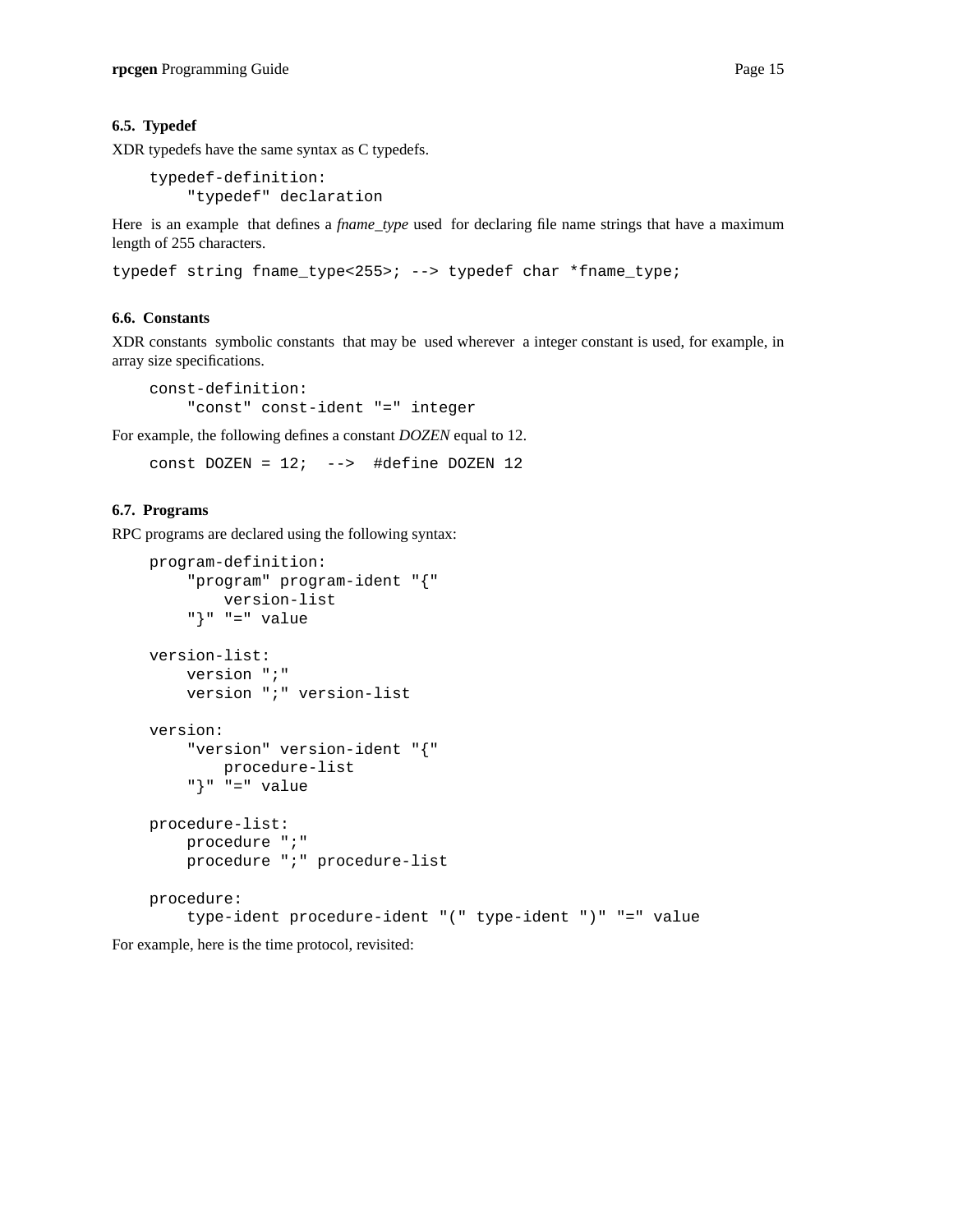```
/*
* time.x: Get or set the time. Time is represented as number of seconds
* since 0:00, January 1, 1970.
*/
program TIMEPROG {
    version TIMEVERS {
         unsigned int TIMEGET(void) = 1;
         void TIMESET(unsigned) = 2;
     } = 1;\} = 44;
```
This file compiles into #defines in the output header file:

```
#define TIMEPROG 44
#define TIMEVERS 1
#define TIMEGET 1
#define TIMESET 2
```
## **6.8. Declarations**

In XDR, there are only four kinds of declarations.

```
declaration:
    simple-declaration
    fixed-array-declaration
   variable-array-declaration
   pointer-declaration
```
**1) Simple declarations** are just like simple C declarations.

```
simple-declaration:
    type-ident variable-ident
```
Example:

```
colortype color; --> colortype color;
```
**2) Fixed-length Array Declarations** are just like C array declarations:

```
fixed-array-declaration:
   type-ident variable-ident "[" value "]"
```
Example:

```
colortype palette[8]; --> colortype palette[8];
```
**3) Variable-Length Array Declarations** have no explicit syntax in C, so XDR invents its own using anglebrackets.

```
variable-array-declaration:
    type-ident variable-ident "<" value ">"
    type-ident variable-ident "<" ">"
```
The maximum size is specified between the angle brackets. The size may be omitted, indicating that the array may be of any size.

| int heights<12>; | $\frac{1}{2}$ at most 12 items $\frac{*}{2}$ |  |
|------------------|----------------------------------------------|--|
| int widths<>;    | $\prime$ any number of items $\star$ /       |  |

Since variable-length arrays have no explicit syntax in C, these declarations are actually compiled into "struct"s. For example, the "heights" declaration gets compiled into the following struct: